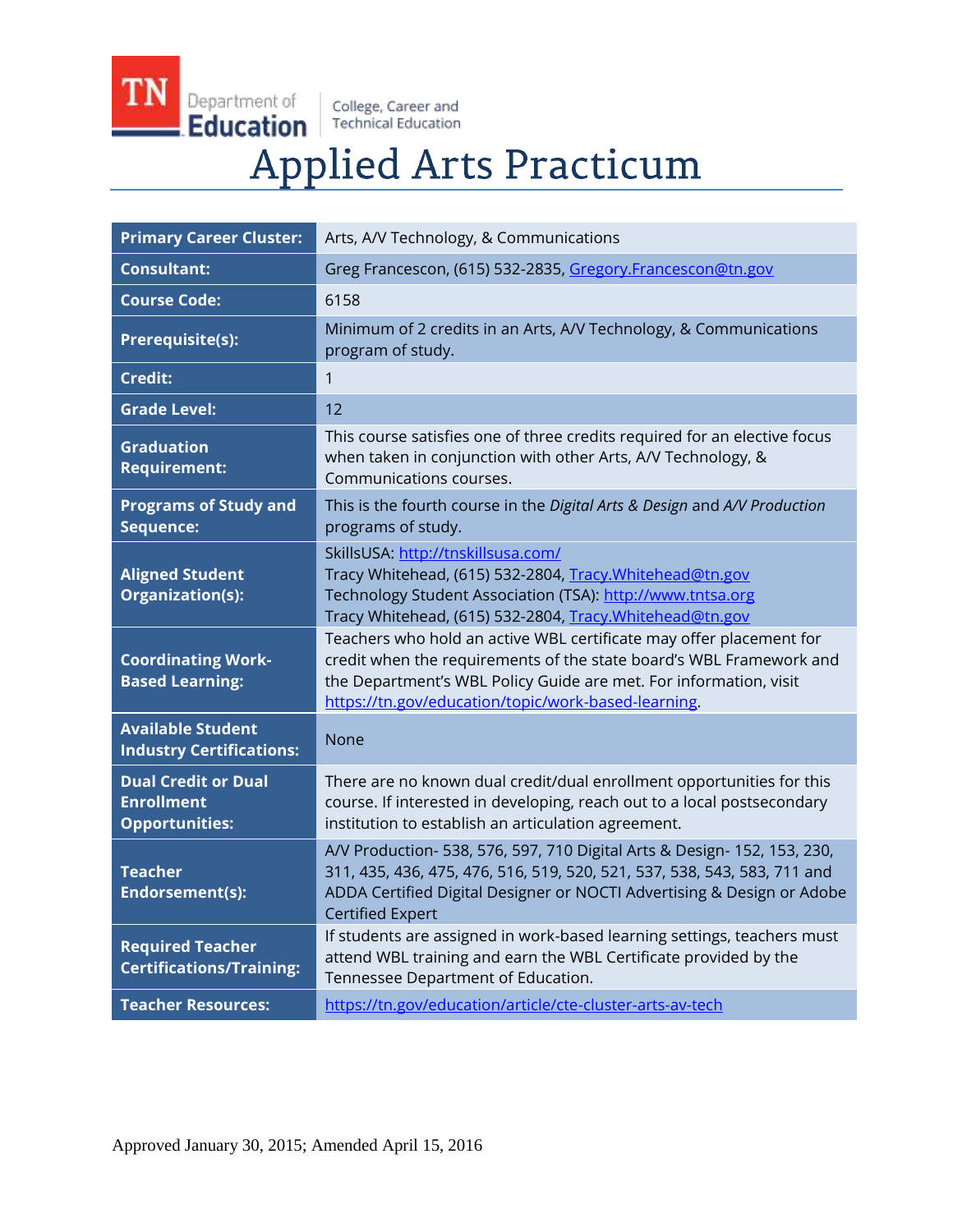# **Course Description**

The *Applied Arts Practicum* is a capstone course intended to provide students with the opportunity to apply the skills and knowledge learned in previous Arts, A/V Technology, & Communications courses within a professional, working environment. In addition to developing an understanding of the professional and ethical issues encountered by professionals in these careers, students learn to refine their skills in problem solving, research, communication, teamwork, and project management through the completion of a course-long project. The course is highly customizable to meet local system needs. Instruction may be delivered through school laboratory training or through workbased learning arrangements such as internships, service learning, and job shadowing. Upon completion of the practicum, proficient students will be prepared to pursue postsecondary study in arts, A/V technology, or communications programs; or seek additional training or employment with the aid of the portfolio, which documents the student's work completed throughout the program of study.

# **Work-Based Learning Framework**

Practicum activities may take the form of work-based learning (WBL) opportunities (such as internships, cooperative education, service learning, and job shadowing) or industry-driven projectbased learning. These experiences must comply with the Work-Based Learning Framework guidelines established in SBE High School Policy 2.103. As such, this course must be taught by a teacher with an active WBL Certificate issued by the Tennessee Department of Education and follow policies outlined in the Work-Based Learning Policy Guide available online at [https://tn.gov/education/topic/work-based-learning.](https://tn.gov/education/topic/work-based-learning) The Tennessee Department of Education provides a *Personalized Learning Plan* template to ensure compliance with the Work-Based Learning Framework, state and federal Child Labor Law, and Tennessee Department of Education policies, which must be used for students participating in WBL opportunities.

# **Program of Study Application**

This is the fourth course in the *Digital Arts & Design* and *A/V Production* programs of study. For more information on the benefits and requirements of implementing these programs in full, please visit the Arts, A/V Technology, & Communications website at [https://tn.gov/education/article/cte-cluster](https://tn.gov/education/article/cte-cluster-arts-av-tech)[arts-av-tech.](https://tn.gov/education/article/cte-cluster-arts-av-tech)

# **Course Requirements**

This capstone course aligns with the requirements of the Work-Based Learning Framework (established in Tennessee State Board High School Policy), with the Tennessee Department of Education's Work-Based Learning Policy Guide, and with state and federal Child Labor Law. As such, the following components are course requirements:

# **Course Standards**

1) A student will have a Personalized Learning Plan that identifies their long-term goals, demonstrates how the Work-Based Learning (WBL) experience aligns with their elective focus and/or high school plan of study, addresses how the student plans to meet and demonstrate the course standards, and addresses employability skill attainment in the following areas: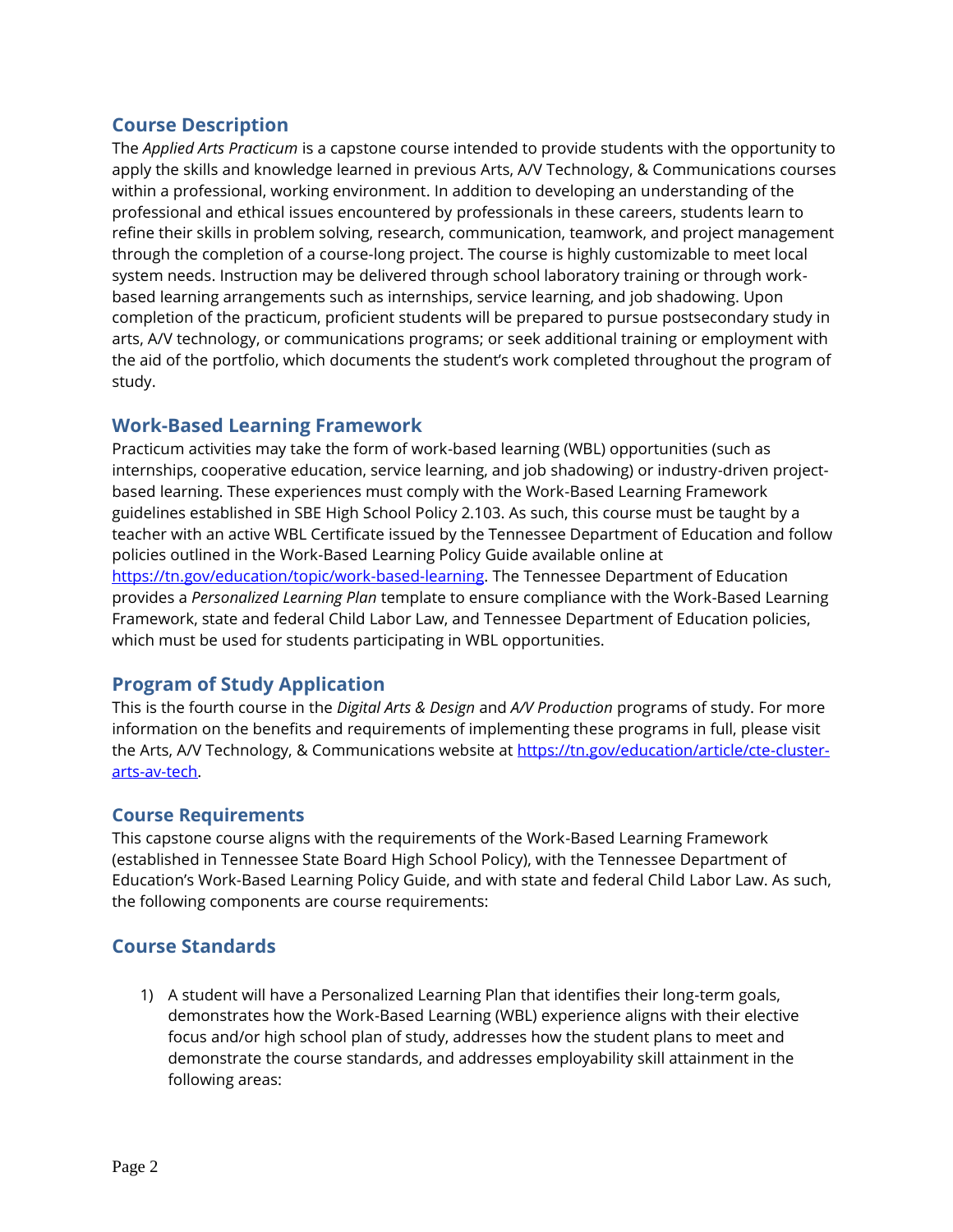- a. Application of academic and technical knowledge and skills (embedded in course standards)
- b. Career knowledge and navigation skills
- c. 21st Century learning and innovation skills
- d. Personal and social skills

#### **Safety**

- 2) Accurately read, interpret and demonstrate adherence to safety rules, including but not limited to rules published by the Occupational Safety and Health Administration (OSHA), and state and national code requirements. Be able to distinguish between the rules and explain why certain rules apply.
- 3) Identify and explain the intended use of safety equipment available in the studio or on the jobsite. Demonstrate how to properly inspect, use, and maintain safe operating procedures with equipment. If assigned to a school laboratory, incorporate safety procedures and complete a safety test with 100 percent accuracy. If assigned to work-based learning, follow all applicable safety requirements and guidelines outlined by the company and document completion of training topics on the appropriate work-based learning and work site forms.

#### **Postsecondary and Career Preparation**

- 4) Research and select a company or organization for a project in an arts, A/V technology, or communications field. Cite specific textual evidence from the organization's literature, as well as independent news articles, to summarize:
	- a. The mission and history of the organization
	- b. Headquarters and organizational structure
	- c. Products or services provided
	- d. Credentials required for employment and how they are obtained and maintained
	- e. Policies and procedures
	- f. Reports, newsletters, and other documents published by the organization
	- g. Website and contact information
- 5) Interview supervisors and other employees in a work environment to identify appropriate methods of pursuing education and employment in the given industry, and determine what knowledge, skills, and educational credentials are required in the given workplace setting. Summarize the interviews in an informative narrative.
- 6) Apply learning experiences throughout the course to review and update the education and career plan based on the knowledge and feedback acquired. Proactively identify areas of strength and opportunities for professional growth, encourage and act on feedback from peers, supervisors, and customers, and seek and use resources to improve skills.
- 7) Search for the resumes of arts, A/V technology, and communications professionals retrieved from the websites of companies, organizations, or professional networks. Discuss what is typically included in the resumes of these professionals, compare and contrast several examples, and create a personal resume modeled after elements identified in the search.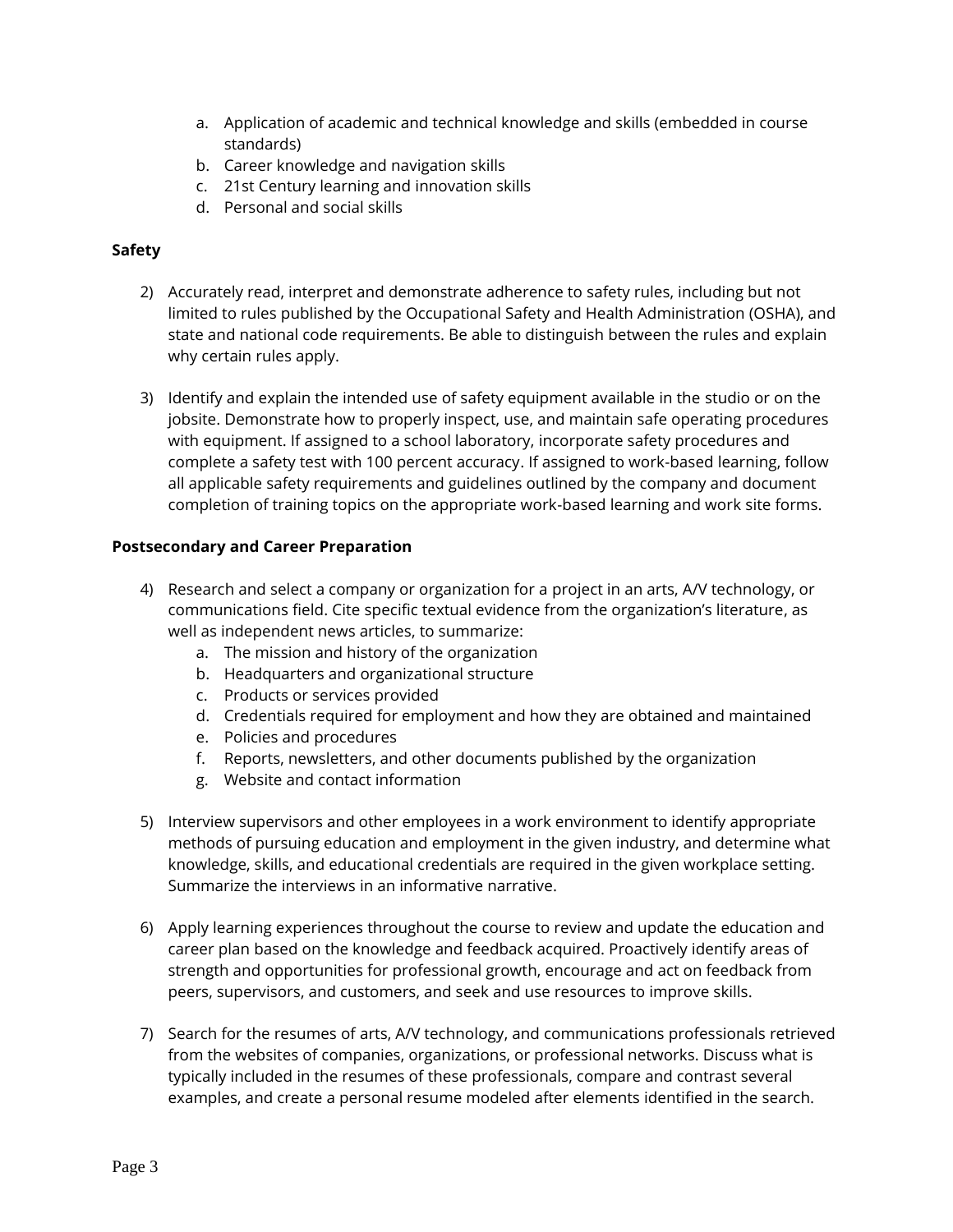- 8) Conduct a job search and simulate the experience by researching local employment options. In preparation for a future career in arts, A/V technology, and communications, compose a cover letter highlighting relevant experience and skills from the resume for a specific job posting.
- 9) Participate in a mock interview. Prior to the interview, research tips on dress and grooming, most commonly asked interview questions, appropriate conduct during an interview, and recommended follow-up procedures. Highlight sample work compiled in the portfolio that illustrates mastery of specific skills attained throughout the program of study. Upon completion of the interview, write a thank you letter to the interviewer in a written or email format.

#### **Transferring Course Concepts to Practicum**

- 10) Apply skills and knowledge from previous courses in an authentic work-based learning internship, job shadow, or classroom-based industry project. Where appropriate, develop, practice, and demonstrate skills outlined in previous courses.
- 11) Work with the supervising teacher and work-based learning supervisor (if applicable) to develop a personalized student-learning plan, in accordance with approved policies, to address the methods for practicing and demonstrating each of the skills identified in the pre-requisite Arts, A/V Technology, & Communications course standards. Relate how each skill applies to a placement in the workplace or in-class setting.
- 12) As part of a course project, develop a comprehensive project plan to guide all work based on project planning techniques used in prior coursework. Collaboratively update the plan to reflect unexpected changes in conditions or capacity. For example, demonstrate the ability to reschedule an activity if there is a technical issue with equipment due to unforeseen circumstances.
- 13) Create and continually update a personal journal to document skills learned during the practicum and draw connections between the experience and previous course content by reflecting on:
	- a. Tasks accomplished and activities implemented
	- b. Positive and negative aspects of the experience
	- c. How challenges were addressed
	- d. Team participation in a learning environment
	- e. Comparisons and contrasts between classroom and work environments
	- f. Interactions with colleagues and supervisors
	- g. Personal career development
	- h. Personal satisfaction

#### **Business Skills and Project Management**

14) In teams, develop and successfully implement a suite of project management tools and processes to aid in the completion of the course project. (If participating in a work-based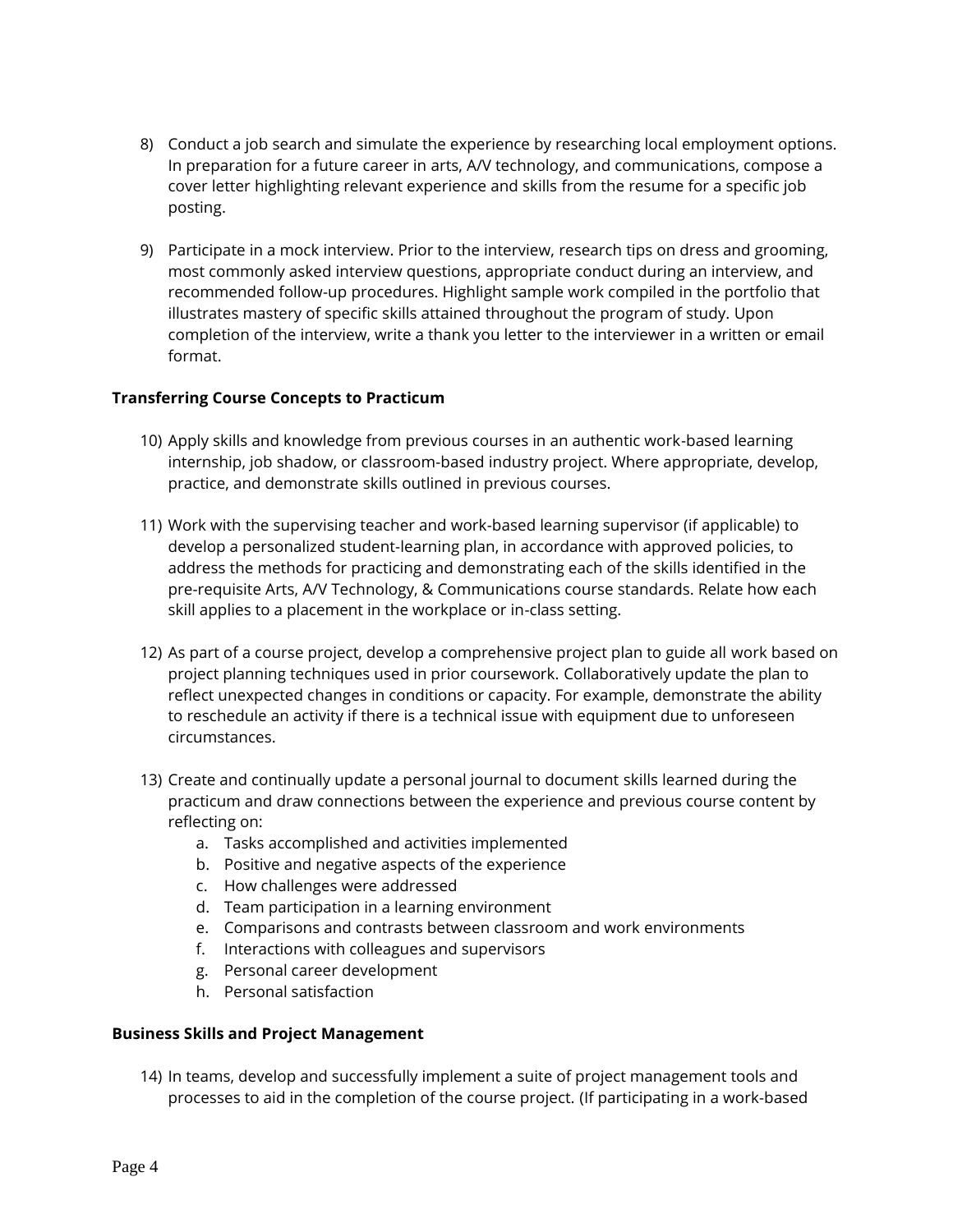learning arrangement, apply tools and processes to satisfy placement requirements.) Demonstrate the ability to divide roles and responsibilities among team members, track progress toward goals, and satisfy client specifications as would a director, producer, or executive member of a production team. For example, assign tasks and monitor deliverables using a Gantt chart or other tracker.

#### **Portfolio**

- 15) Update materials from coursework to add to the portfolio begun in the introductory course. The portfolio should reflect thoughtful assessment and evaluation of the progression of work involving the application of project management skills specific to the industry. The following documents will reside in the career portfolio:
	- a. Career plan
	- b. Resume
	- c. List of responsibilities undertaken through the course
	- d. Artifacts of project outcomes (such as storyboards, production schedules, and videos)
	- e. Periodic journal entries reflecting on tasks and activities
	- f. Feedback from instructor and/or supervisor based on observations
	- g. Transcripts or other evidence of certifications obtained throughout the program of study
- 16) Synthesize best representations of all coursework in the program of study to create a cohesive professional webpage, digital portfolio, or video exemplifying personal accomplishments. Develop a plan to distribute the electronic portfolio as part of a career job search and/or application to a postsecondary institution.

#### **Communication of Project Results**

- 17) Apply all steps of the production or design process to successfully complete projects as outlined in the course project plan. Demonstrate the ability to communicate results over the course of the project's duration. Produce a memo documenting the progress of the project and evaluating the final product as though writing to studio executives or project funders. Upon completion of the course, stage a live production, public screening, or other showcase to share the final product, if applicable within the work-based learning placement.
- 18) Upon completion of the practicum, develop a technology-enhanced presentation showcasing highlights, challenges, and lessons learned from the experience. The presentation should be delivered orally, but supported by relevant artifacts, such as storyboards, casting videos, scripts, or screenshots of the finished product. Throughout the presentation, justify decisions and assess the quality of the work. Prepare the presentation in a format that could be presented to both a technical and a non-technical audience, as well as for a career and technical student organization (CTSO) competitive event.